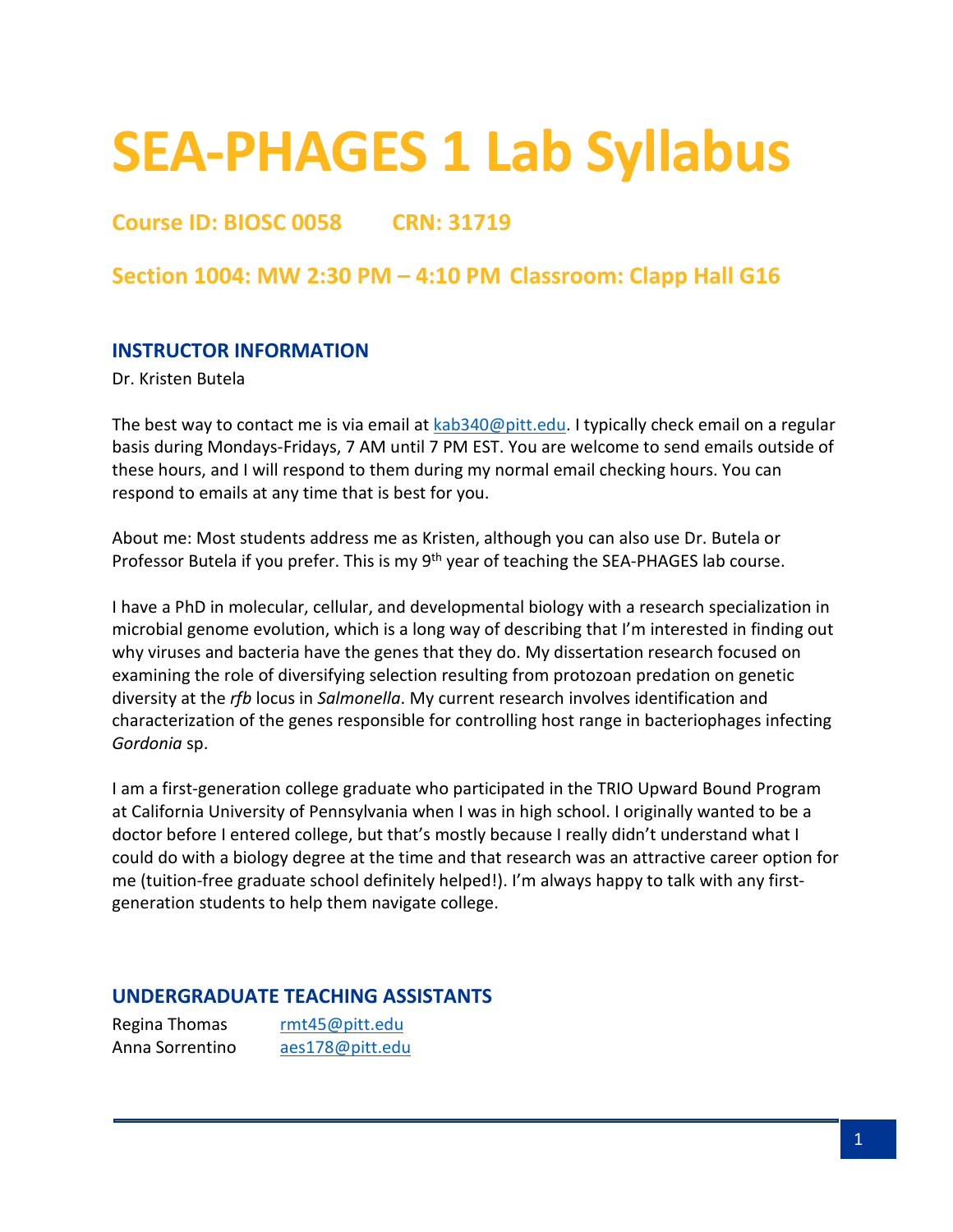## **PRE-REQUISITE**

There are no pre-requisites for this course.

## **COURSE DESCRIPTION**

This course is designed to ground students in fundamental biological concepts and scientific reasoning through engagement in authentic hypothesis driven research. Students will discover, propagate, and characterize their own bacteriophage isolated from soil while honing their scientific communication skills through the keeping of a laboratory notebook and presenting their findings in a final poster project. Students will be introduced to concepts in microbiology, evolution, and molecular biology through hands-on experiments. If you need to take a Foundations of Biology Lab 2 course, you can join us for the second half of the course by taking BIOSC 0068, or you can choose any other BIOSC 0067 option.

#### **STUDENT HELP HOURS**

Student help hours are unstructured times when SEA-PHAGES instructors are available to meet with students. Topics for discussion are mostly chosen by students on an informal basis, although students are welcome to propose specific scheduled topics at student help hours announced in advance (for example, a student help hour might be specifically focused on making good figures and announced in advance to all students in the course if requested).

You may attend any instructor's scheduled student help hours, which will be held virtually on Zoom. These meetings are not recorded, and they also will be attended by multiple students from different sections. If you want to discuss something of a personal nature or prefer dedicated one-on-one time, you can request a private Zoom or in-person appointment by emailing me with a few different dates/times that best fit your schedule. In-person meeting availability is dependent upon the changing conditions of the coronavirus pandemic.

When should you stop by student office hours?

- You have a question about course material or want specific feedback on your lab notebook
- You have questions about biology or scientific research in general, including research as a career, graduate school, or the biology major at Pitt
- You don't have a specific question, but you want to participate in the meeting to find out what other students are discussing
- You just want an opportunity to get to know other students and instructors outside of class meeting times

Important note about getting help with technology: if you have a question about technology (how to use Canvas/LabArchives/Microsoft Word/etc., accessing the internet, or an issue with a program), you will be able to access help faster by contacting the *Pitt Help Desk* at 412-624-HELP, stopping by an in-person help desk, starting an online chat, or getting virtual help on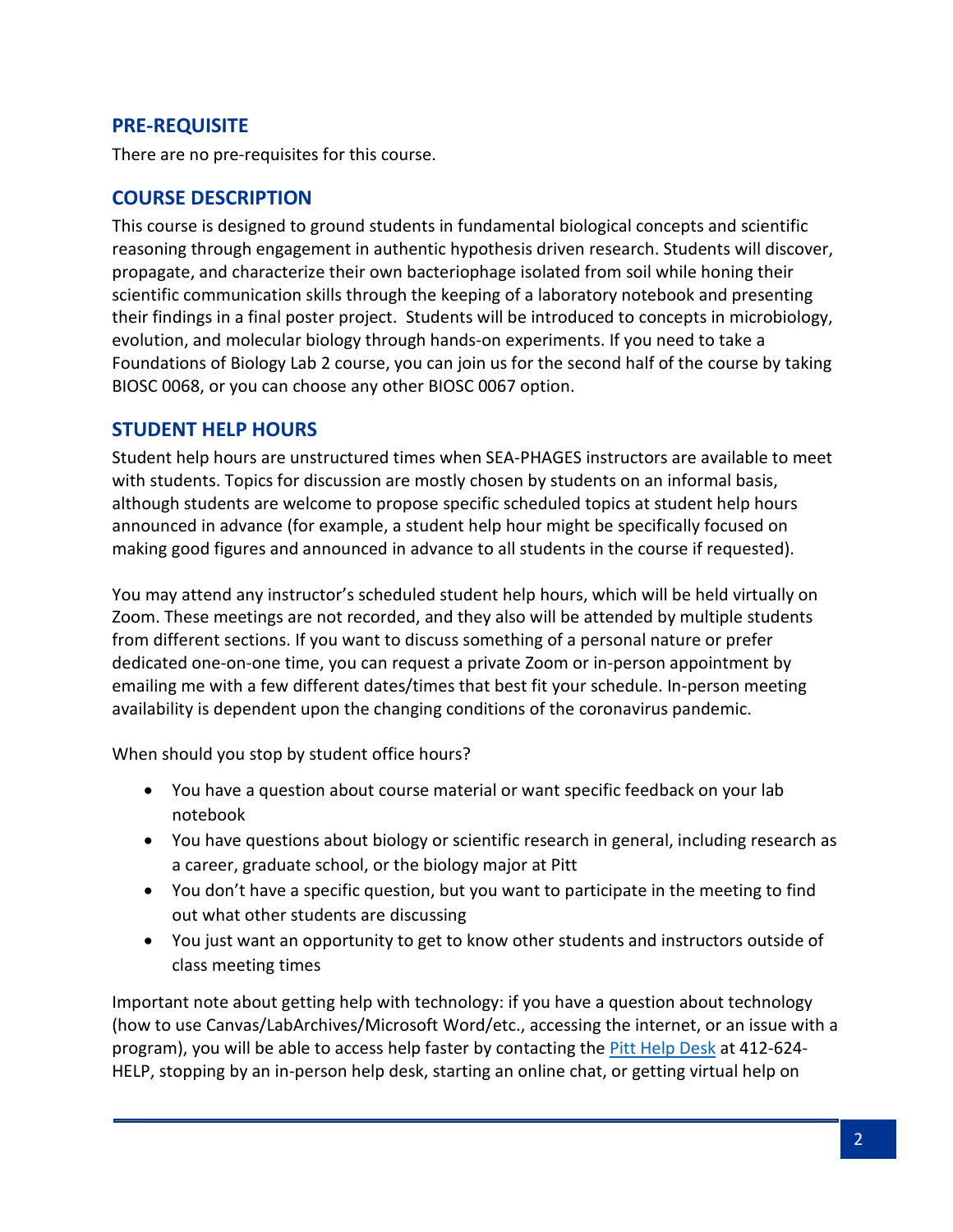Zoom. Technicians are available by live chat and phone on a 24/7 basis. If you have an urgent technology question, you are more likely to get immediate help by contacting the Pitt Help Desk by telephone or live chat, especially if you need help outside of my normal working hours.

| Day      | <b>Time</b>        | <b>Instructor</b> | <b>Zoom Link</b>                   |
|----------|--------------------|-------------------|------------------------------------|
| Monday   | $5:00 - 6:00$ PM   | Kristen Butela    | https://pitt.zoom.us/j/99058396957 |
|          |                    |                   |                                    |
|          | $10:30 - 11:30$ AM | <b>Kyle Parks</b> | https://pitt.zoom.us/j/98292453532 |
| Tuesday  | $1:00 - 2:00$ PM   | Scott Stuckman    | https://pitt.zoom.us/j/91746455743 |
|          | $4:00 - 5:00$ PM   | <b>Kyle Parks</b> | https://pitt.zoom.us/j/98292453532 |
|          |                    |                   |                                    |
| Thursday | $1:00 - 2:00$ PM   | Scott Stuckman    | https://pitt.zoom.us/j/91746455743 |
|          |                    |                   |                                    |
| Friday   | $10:00 - 11:00$ AM | Kristen Butela    | https://pitt.zoom.us/j/99058396957 |

## **COURSE OBJECTIVES**

Upon completion of this course, the student will be able to:

- Explain the structure, abundance, and life cycles of bacteriophages
- Outline the reasons for isolating phages of *Gordonia terrae* and how this aids our understanding of viral evolution
- Identify the broader impacts of studying bacteriophages on other areas of medical and basic science
- Discuss the mechanism of action and proper application of the experimental techniques utilized in phage isolation, amplification, and DNA extraction.
- Keep an accurate record of experiments that can be easily interpreted by other scientists
- Read and present primary scientific data
- Successfully collaborate with a team of other students to complete the phage discovery process

## **REQUIRED MATERIALS**

You do not need to purchase any textbooks or other materials prior to the start of the semester; all tools are provided with your university login credentials to my.pitt.edu. If you do not have access to a reliable internet connection and a PC/Mac/Chromebook that meets the recommended minimum standards, including a current operating system, a limited number of mobile hotspots and/or laptops are available for temporary loan. Please visit [technology.pitt.edu/remotedevices](https://www.technology.pitt.edu/remotedevices) for more information.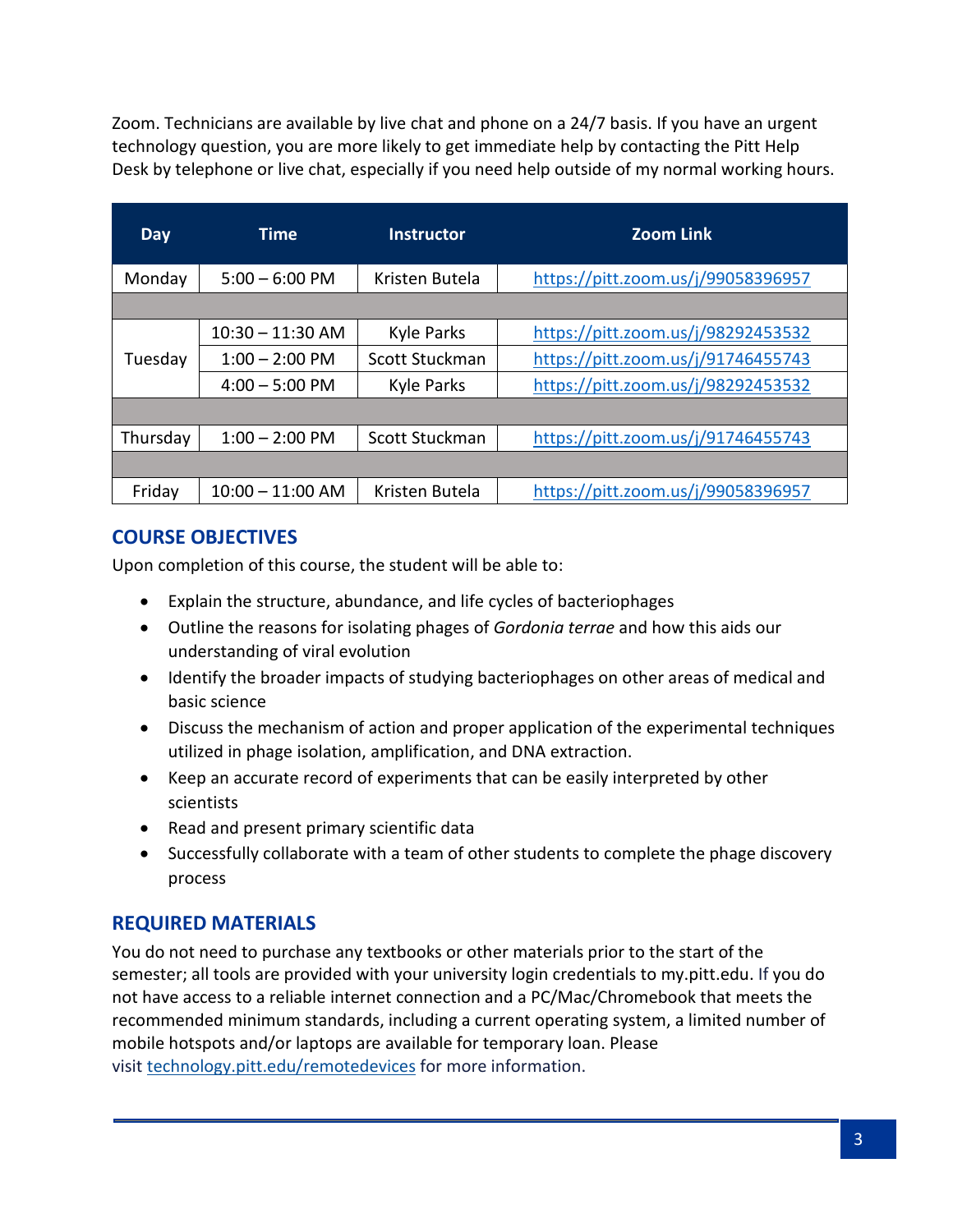It is important that you know how to get on Canvas: [http://canvas.pitt.edu/.](http://canvas.pitt.edu/) You can access Canvas from my.pitt.edu Student Portal, or you can download the Canvas mobile app. You are expected to check Canvas regularly for lecture notes, assignments, announcements, and other material. Main communication with the class will be via Canvas announcements. All assignments will be submitted through Canvas, and grades/corresponding rubrics will be posted to Canvas. If you need help accessing Canvas, contact computer help desk at 412-624-HELP or click on the Help icon on your Canvas dashboard. Assistance is available 24/7 by phone, email, or webchat.

- To participate in this laboratory, you will need to wear closed-toed shoes and a mask/face covering that covers the entire mouth and nose for the duration of each inperson lab session. Disinfectant and gloves are provided in the lab.
- All course materials and links will be provided using **Canvas.** Be sure to check Canvas daily for announcements.
- You will use **LabArchives** (an electronic notebook service) to maintain your lab notebook.
	- o You will receive an invitation to join the course notebook when the semester starts.
	- o You will use your Pitt credentials to sign on to this service.
	- o LabArchives can be accessed through the menu on the "my.pitt.edu" site. We recommend favoriting the LabArchives access tab on my.pitt.edu so that you can quickly navigate to the site.
- Phage Discovery Guide
	- o You can find this manual in the "Welcome and Getting Started" module on Canvas; we recommend bookmarking it on your web browser.
	- $\circ$  Pitt-specific protocol modifications are found in LabArchives (you may use these as templates to build your notebook entries, but you will need to read the full protocol to gain an adequate understanding of the purpose and rationale of the experiments).
	- o Before performing an experiment, always consult this document first!
- Laboratory Notebook Guidelines
	- o You can find this document in the "Welcome and Getting Started" module on Canvas.
	- $\circ$  Detailed information on how to construct a quality and thorough notebook entry.
- Supplemental Powerpoint slides, pre-lab demonstration and lecture videos, and other resources will be uploaded to Canvas under each weekly module throughout the semester.
- **Assignment instructions** will be posted in Canvas.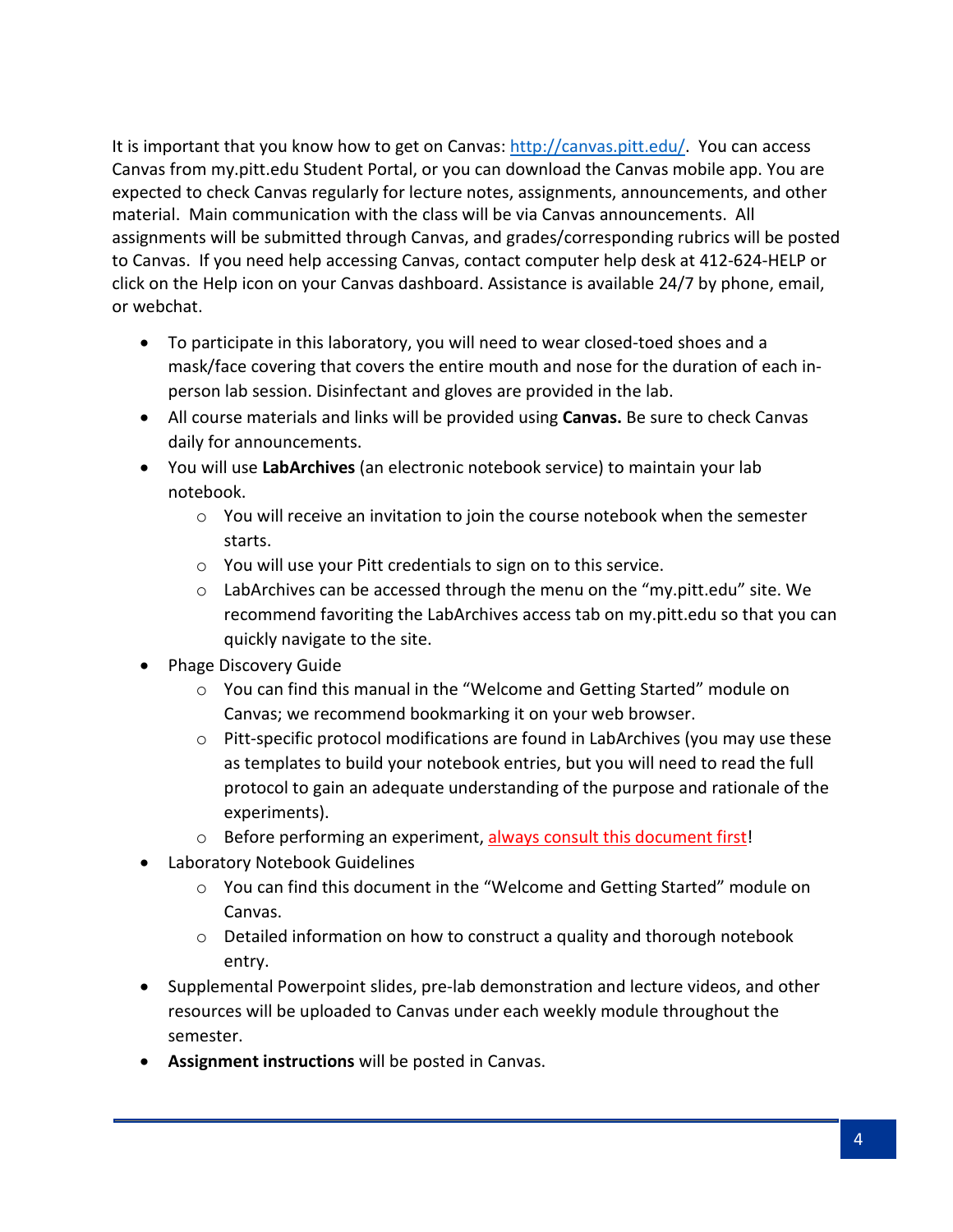- Actinobacteriophage database
	- o You will need to create an account with phagesdb.org
	- o You will create and maintain a phage page on this site

#### **COURSE EVALUATION**

See **Assignments** in the Canvas course navigation menu for detailed instructions for each individual assignment.

#### **EVALUATION**

| <b>Evaluation Category</b>         | <b>Item Evaluated</b>          | Method of<br>Completion | <b>Point Value</b>                 |
|------------------------------------|--------------------------------|-------------------------|------------------------------------|
| <b>Scientific</b>                  | Quizzes                        | Individual              | 100 (two lowest scores<br>dropped) |
| Understanding                      | Journal clubs                  | Individual              | 30                                 |
| <b>Scientific</b><br>Recordkeeping | LabArchives<br><b>Notebook</b> | Team                    | 100                                |
| <b>Scientific</b><br>Communication | Lab Meetings and<br>Poster     | Team                    | 100                                |
| <b>Scientific</b><br>Participation | Lab Citizenship                | Individual              | 20                                 |
|                                    | <b>Total</b>                   |                         | 350                                |

To calculate your grade in this course, divide the number of points you earned by the total points possible at any given time in the course. A detailed **Assignment Due Date and Points Tracker** document is posted to Canvas in the Welcome and Getting Started module.

Quizzes: each student has three attempts to take the Canvas Quizzes; only the highest score for each quiz will count towards your final grade. Quizzes are untimed and open note/book; they are meant to be completed outside of lab. The two lowest quiz scores will be dropped.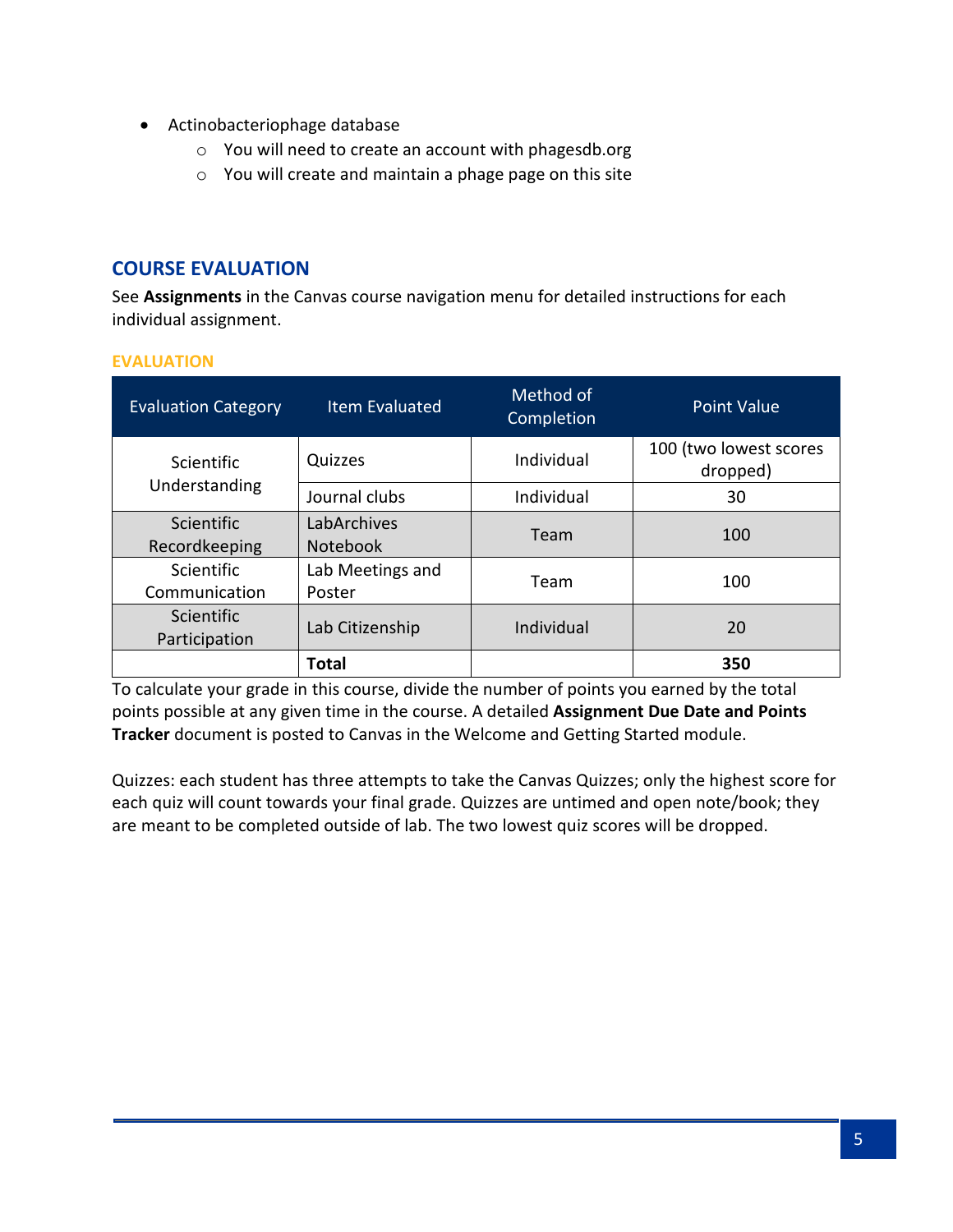#### **GRADING SCALE**

Percentages are rounded to the nearest number, so 97.4% = 97% and 97.5% = 98%.

| Grade     | <b>Points</b> | Grade | Points       |
|-----------|---------------|-------|--------------|
| $A+$      | 98-100        | C     | 73-76        |
| A         | 93-97         | $C -$ | 70-72        |
| $A -$     | 90-92         | D+    | 67-69        |
| $B+$      | 87-89         | D     | 63-66        |
| B         | 83-86         | D-    | 60-62        |
| <b>B-</b> | 80-82         | F     | Less than 60 |
| C+        | 77-79         |       |              |

| Grade | Points       |
|-------|--------------|
| C     | 73-76        |
| $C -$ | 70-72        |
| D+    | 67-69        |
| D     | 63-66        |
| D-    | 60-62        |
| F     | Less than 60 |

#### **GRADING POLICY**

Assignments are due at the beginning of lab at the date noted for each assignment posting on Canvas unless otherwise noted. Being absent from lab does not change assignment due dates, although extensions can be granted at the instructor's discretion. We understand that "life happens," especially as we resume in-person learning during an ongoing viral pandemic. We are providing all students with **two Flex Days**, which allow you to submit certain assignments up to 2 days late without any grading penalty. If you would like to use one or both Flex Days for any assignment, you will need to email me the following in advance of the assignment due date:

- The assignment on which you want to use your Flex Day(s)
- The number of Flex Days you would like to use for the assignment

You do not need a reason to use your Flex Days and you do not need to tell us why you are using your Flex Days unless you choose to do so. Flex Days may be used for:

- Lab notebook checks
- Quizzes
- Poster presentation DRAFT assignments only
- Peer review of other posters

Flex Days cannot be used for:

- Journal article questions and discussion (journal clubs)
- In-class lab meetings and presentations
- Final poster submission and presentation

Once you have used your Flex Days, point deductions will occur for any assignment submitted after the deadline as follows:

- 24 hours late: 10% deduction
- 48 hours late: 25% deduction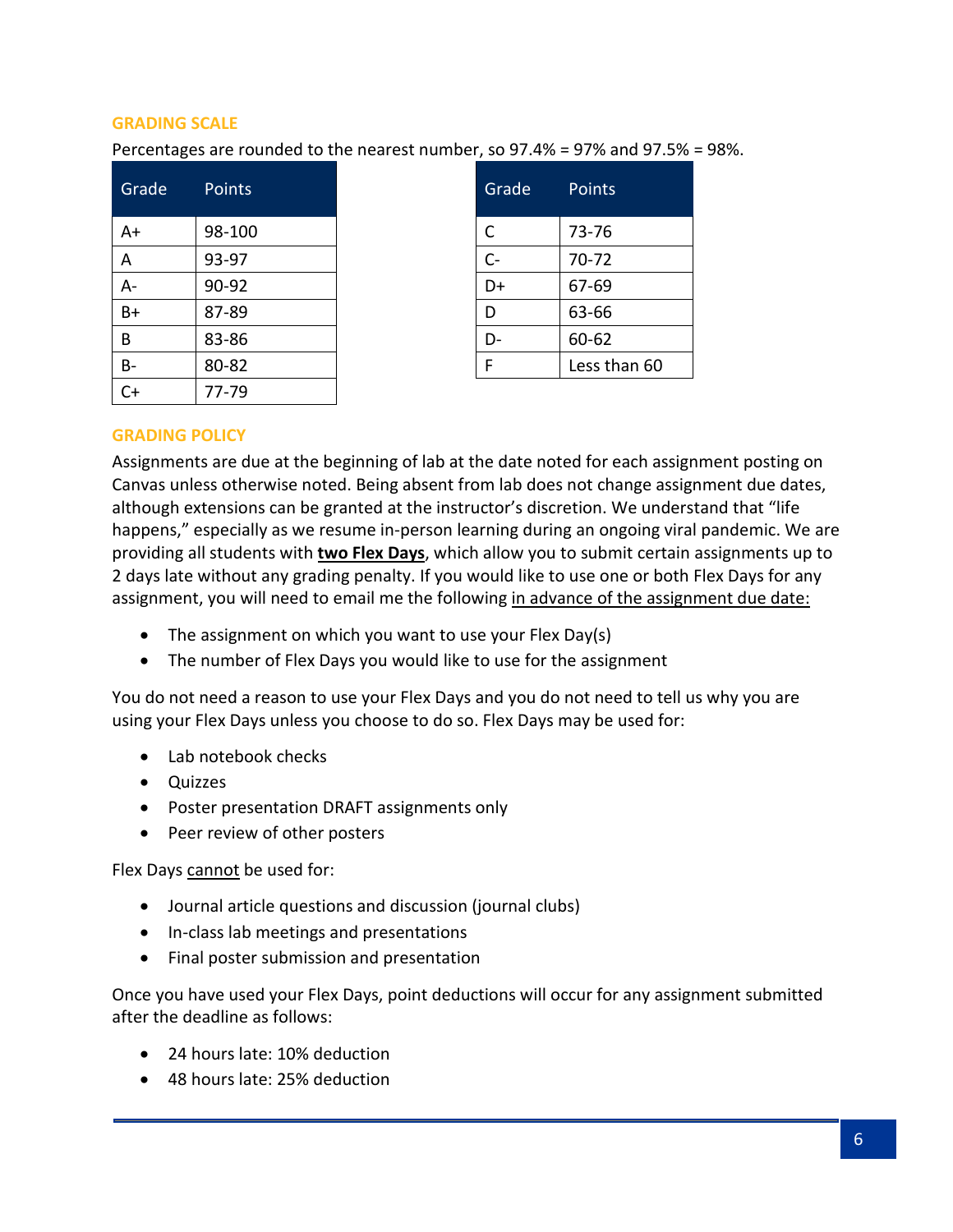- 72 hours late: 50% deduction
- More than 72 hours late: no credit for any assignment other than quizzes; a flat 5 point late penalty applies to quizzes more than 72 hours late but points can still be earned

If you experience extenuating circumstances (health issues, family emergencies, food/financial insecurity, etc.) that interfere with your ability to submit assignments on time, please let us know. We will be as flexible as possible to accommodate your needs while balancing the research-based nature of this course and the need to maintain data integrity.

## **COURSE SCHEDULE**

Refer to the course **Schedule** posted on Canvas**.** We will try our best to adhere to the schedule outlined at the beginning of the semester. Authentic science research with living organisms can sometimes be unpredictable, so we may need to make changes to the schedule to accommodate experimental progress and the needs of everyone in the class. Any changes made to the schedule will be posted to Canvas and sent out to the class in an announcement.

## **TEACHING METHODS**

BIOSC 0058 is an authentic, research-based lab course in which students will work in Research Teams to isolate, purify, amplify, and characterize novel bacteriophages that infect *Gordonia terrae*. A variety of ways will be used to assess **Lab Citizenship**, including following all experimental guidelines and lab safety policies when working in-person during class and in open labs, effectively working with your Research Team (meeting deadlines, clear communication, and adherence to the teamwork contract). Lab Citizenship guidelines are posted on Canvas.

Students will view **Pre-Lab Theory and Demonstration Videos** and complete **Quizzes**  asynchronously to prepare for each lab's activities and experiments. We have designed these materials to prepare you for successfully performing hands-on experiments in the lab. This way, you can spend class time performing experiments and writing in your lab notebook when you have instant access to help and feedback from course instructors, your peers, and UTAs. Scientific understanding will also be assessed in **Journal Club** activities that include answering questions about journal articles and authentic data and discussing what you've learned with your peers.

Phage discovery experiments will be conducted synchronously in-person during the scheduled lab period by students working in Research Teams of two students per team. Each team member will have a designated role to play on the team that rotates each class period. We will provide ample time for teams to complete **LabArchives notebook entries** during lab. At the end of each experiment, Research Team members will discuss results and next steps with each other, UTAs, and instructors, and complete any pre-lab entries for future experiments. You will communicate your scientific findings with your peers during in-class **Lab Meetings** and a **Final Poster Presentation.**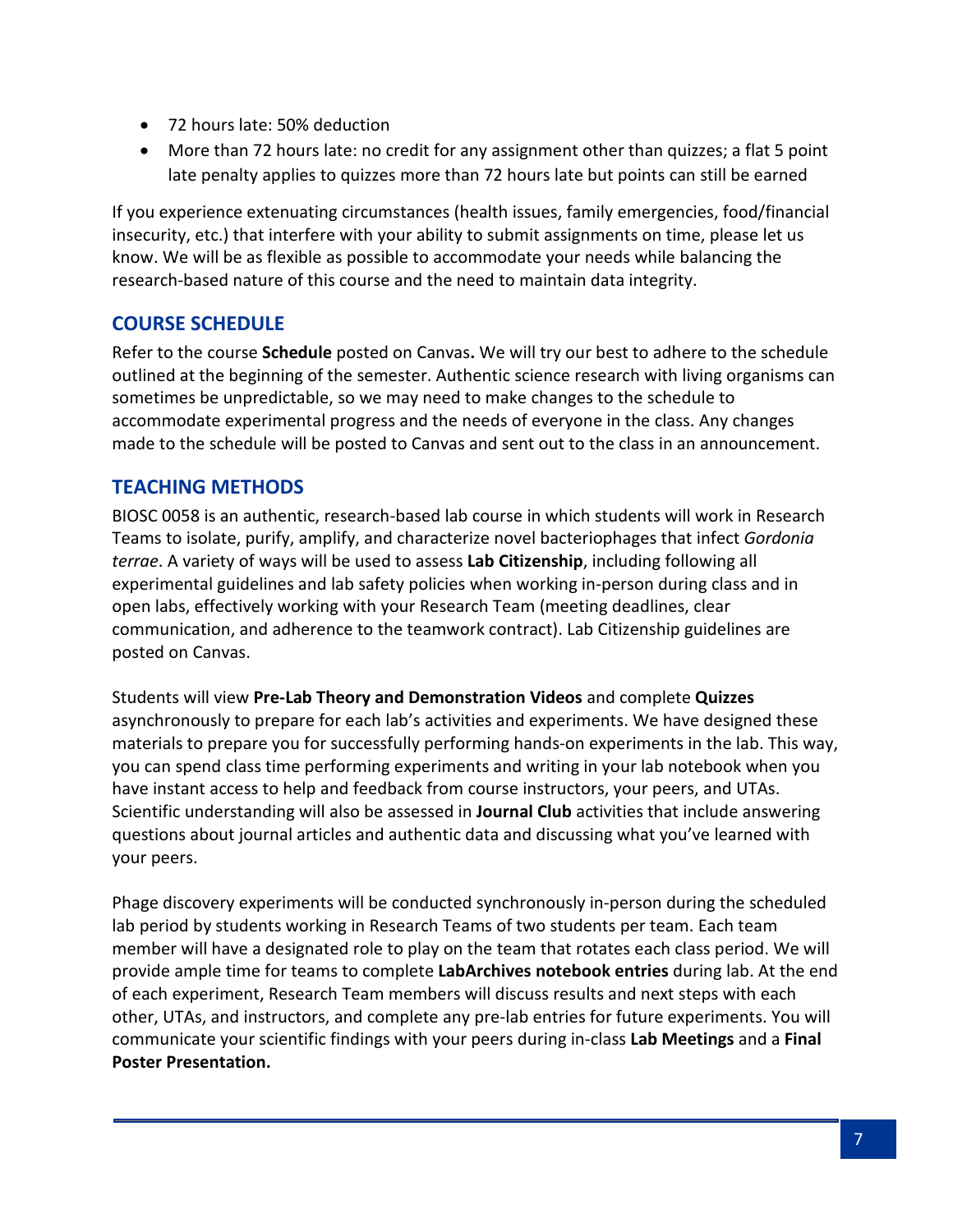## **RESEARCH TEAM MEMBER ROLES AND RESPONSIBILITIES**

Students will work in teams of two students throughout the semester and will rotate between two distinct roles within the team. Each teammate will spend approximately equal amounts of time in each role. For example, if you are assigned to serve as the Experimenter on Mondays, you will rotate to the Recordkeeper role on Wednesdays. Your instructor will assign groups and will designate which days each student will perform a particular role. All teammates are expected to:

- Develop team-specific ground rules and standards for the Research Team and adhere to them throughout the research project
- Review all phage discovery protocols (reading the lab manual, watching videos, asking questions) before coming to lab
- Complete all pre-lab protocol and methods flow diagram assignments in the shared lab notebook
- Discuss results, conclusions, and next steps with teammates
- Answer the Experimental Theory questions in the shared lab notebook
- Ensure the integrity of data and information recorded in the lab notebook
- Accurately curate the PhagesDB entry for your team's phage

The Experimenter is responsible for physically performing phage discovery experiments on their assigned day. Responsibilities include:

- Cleaning the work area before and after lab
- Properly and safely conducting the day's experiments
- Consulting with the Recordkeeper during the experiment to ensure accurate understanding of the protocols being performed and interpretation of data gathered from the previous experiment

The Recordkeeper is responsible for recording information in the team lab notebook and informally communicating team progress to UTAs and instructors on their assigned day. Responsibilities include:

- Recording all information in the team lab notebook for each experiment during lab
- Providing help and feedback to the Experimenter as they perform the day's experiments
- Photographing experimental results and uploading them into the shared lab notebook
- Checking in with UTAs to ensure the lab notebook has been completed before leaving lab
- Completing daily Exit Tickets (materials requests, equipment issues, experimental plans)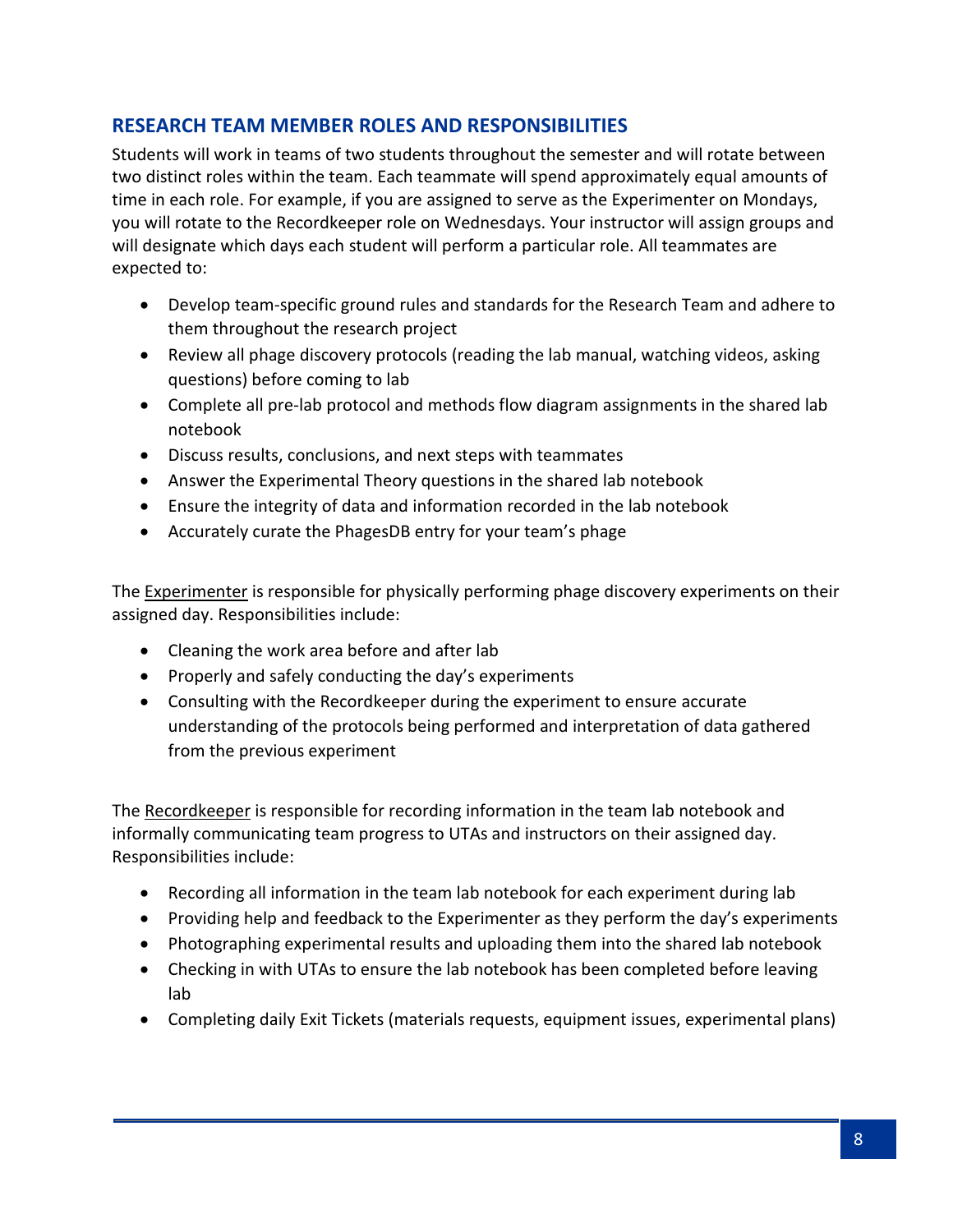### **E-MAIL COMMUNICATION POLICY**

Each student is issued a University e-mail address (username@pitt.edu) upon admittance. This e-mail address may be used by the University for official communication with students. Students are expected to read e-mail sent to this account on a regular basis. Failure to read and react to University communications in a timely manner does not absolve the student from knowing and complying with the content of the communications. The University provides an email forwarding service that allows students to read their e-mail via other service providers (e.g., Hotmail, AOL, Yahoo). Students that choose to forward their e-mail from their pitt.edu address to another address do so at their own risk. If e-mail is lost as a result of forwarding, it does not absolve the student from responding to official communications sent to their University e-mail address. To forward e-mail sent to your University account, go to [http://accounts.pitt.edu,](http://accounts.pitt.edu/) log into your account, click on *Edit Forwarding Addresses*, and follow the instructions on the page. Be sure to log out of your account when you have finished. For the full E-mail Communication Policy, go to [www.bc.pitt.edu/policies/policy/09/09-10-01.html.](http://www.bc.pitt.edu/policies/policy/09/09-10-01.html))

#### **COURSE PARTICIPATION AND DELIVERY**

This course is delivered with the expectation that students will be attending all labs in-person and synchronously; fully remote course completion options are not available due to the practical nature of authentic research labs. Open labs staffed by UTAs will be held on most Friday afternoons during the semester; schedules will be posted to Canvas. Attendance is mandatory for all regularly scheduled class meetings and optional for open labs.

Be sure to chec[k coronavirus.pitt.edu](http://coronavirus.pitt.edu/) daily for updated information on the University operating status; changes to modes of instruction and course adjustments will be posted to Canvas if needed. All course material will be delivered using Canvas.

Under normal circumstances, an instructor will be physically present in the lab classroom. In the event of instructor illness, personal emergency, or self-quarantine, the instructor will either be available via Zoom when teaching remotely or another faculty member or teaching assistant will be present.

In this course we will be using Canvas as the Learning Management System. Asynchronous prelab lectures and demonstration videos are recorded using Panopto, and these will be posted to Canvas. Synchronous course meetings will be held in person and will not be recorded. Assignments will be administered using Canvas, and lab notebooks will be maintained using LabArchives. Student help hours will be held via Zoom, but in-person appointments are available. You will be able to access all of these platforms for the course through Canvas or my.pitt.edu.

You will be organized into research teams of two students per team. Students will rotate group roles each day. We have designed this course to allow you to work on the most challenging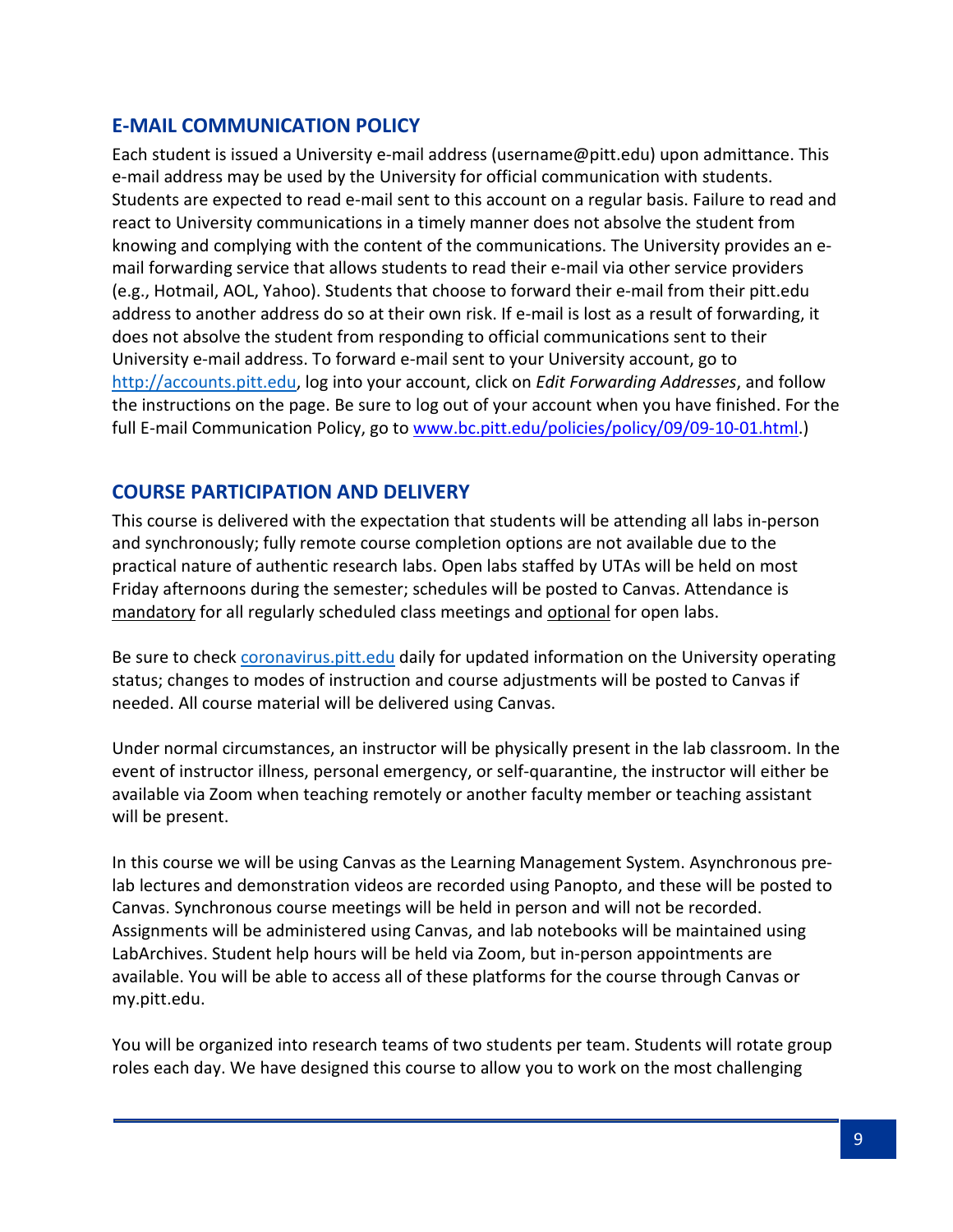coursework during your scheduled lab session, but you should expect to complete about 1-2 hours of asynchronous work to prepare for lab (viewing pre-lab videos, completing quizzes, reviewing protocols, etc.) each week.

## **COURSE ATTENDANCE POLICY**

BIOSC 0058 is an authentic, research-based course, so making regular progress on your research project is dependent upon regular lab attendance. Because you will be working in a Research Team this semester, being absent from lab affects not only your progress but also the progress of everyone in your Research Team. Attendance is mandatory for all course meetings.

If you are unable to attend class for any reason, please contact both your section instructor and your Research Teammate as soon as possible, preferably prior to the start of class. Given that we are holding in-person meetings for class in the middle of a pandemic, we expect that students will most likely need to miss lab on occasion due to illness, quarantine, or caregiving responsibilities. Remote options are mostly unavailable for this course, although some missed labs can be made up through additional asynchronous online work (lab notebook entries) and synchronous in person experiment work during open labs.

Any absence must be properly excused by a healthcare provider OR Pitt Student Health for an illness or a University official for University business. Excused absences are at the discretion of your instructor, although most absences may count as excused if you keep in regular communication with your instructor and demonstrate a reasonable effort to make progress in the course. Acceptable documentation should be submitted to your instructor via email within one week of the missed class or it will not be accepted. The penalties for unexcused absences are as follows:

1 unexcused absence No additional penalty

2 unexcused absences Deduction of ½ letter grade from final grade 3-4 unexcused absences Deduction of one full letter grade from final grade More than 5 unexcused absences Failure for class (if withdrawal option or G grade not taken)

**Please note that while one unexcused absence does not result in an overall grading penalty for the course, it will most likely affect your Research Team peer evaluation participation scores since unexcused absences have a negative impact on the progress of your entire Research Team. Points may also be lost on individual assignments if you are not present to complete them.**

If you need to miss class on a regular basis for an excused reason, please speak with your section instructor right away to plan to move to another section that better meets your needs. You cannot make adequate progress on your research project so that all course milestones can be completed in a reasonable amount of time if you are not present in lab. **Students who miss more than five lab sessions for any reason, excused or unexcused, should take a G grade or**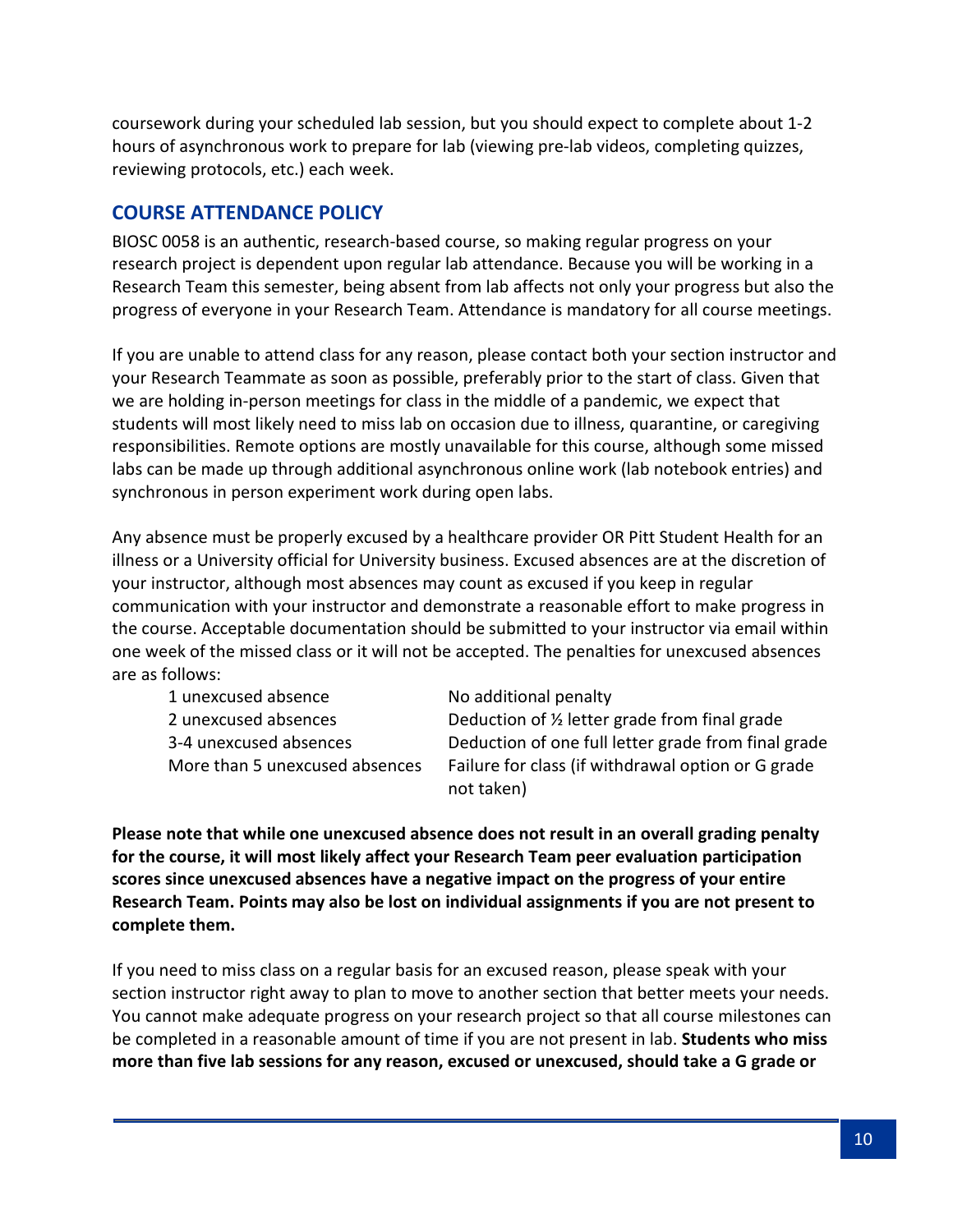#### **withdraw from the course. Remaining coursework can be completed, or the course can be taken during another semester in which their circumstances allow for regular attendance.**

Arriving to class late (more than 5 minutes after class has started) will result in a deduction of 2 points per late arrival from Lab Citizenship point category. Missing the start of a class (more than 30 minutes) counts as missing the entire class. If you arrive to class late and you are the Experimenter for your Research Team, you will be allowed to participate in the day's experiments only at the discretion of the instructor. If your late arrival results in either a safety concern or an undue burden to the instructors/UTAs/classmates/prep staff, you will not be allowed to attend the class.

Being absent from lab does not change assignment due dates, although extensions can be granted at the instructor's discretion.

### **PLAGIARISM & ACADEMIC INTEGRITY**

Students in this course will be expected to comply with the [University of Pittsburgh's Policy on](http://www.cfo.pitt.edu/policies/policy/02/02-03-02.html)  [Academic Integrity.](http://www.cfo.pitt.edu/policies/policy/02/02-03-02.html) Any student suspected of violating this obligation for any reason during the semester will be required to participate in the procedural process, initiated at the instructor level, as outlined in the University Guidelines on Academic Integrity. This may include, but is not limited to, the confiscation of the examination of any individual suspected of violating University Policy. Furthermore, no student may bring any unauthorized materials to an exam, including dictionaries and programmable calculators.

To learn more about Academic Integrity, visit the [Academic Integrity Guide](http://pitt.libguides.com/academicintegrity/) for an overview of the topic. For hands-on practice, complete the [Understanding and Avoiding Plagiarism tutorial.](https://bts.library.pitt.edu/eLearning/Captivate/Understanding_Avoiding_Plagiarism/multiscreen.html)

## **DISABILITY SERVICES**

If you have a disability for which you are or may be requesting an accommodation, you are encouraged to contact both your instructor and [Disability Resources and Services \(DRS\),](https://www.studentaffairs.pitt.edu/drs/) 140 William Pitt Union, (412) 648-7890, [drsrecep@pitt.edu,](mailto:drsrecep@pitt.edu) (412) 228-5347 for P3 ASL users, as early as possible in the term. DRS will verify your disability and determine reasonable accommodations for this course.

## **HEALTH AND SAFETY STATEMENT**

During this pandemic, it is extremely important that you abide by the [public health regulations,](https://www.alleghenycounty.us/Health-Department/Resources/COVID-19/COVID-19.aspx) the University of Pittsburgh's [health standards and guidelines,](https://www.policy.pitt.edu/university-policies-and-procedures/covid-19-standards-and-guidelines) and [Pitt's Health Rules.](https://www.coronavirus.pitt.edu/healthy-community/pitts-health-rules) These rules have been developed to protect the health and safety of all of us. Universal [face covering](https://www.coronavirus.pitt.edu/frequently-asked-questions-about-face-coverings) is required in all classrooms and in every building on campus, without exceptions, regardless of vaccination status. This means you must wear a face covering that **properly covers your nose and mouth** when you are in the classroom. If you do not comply, you will be asked to leave class. It is your responsibility have the required face covering when entering a university building or classroom. **If you refuse to properly wear a mask/face covering after being asked**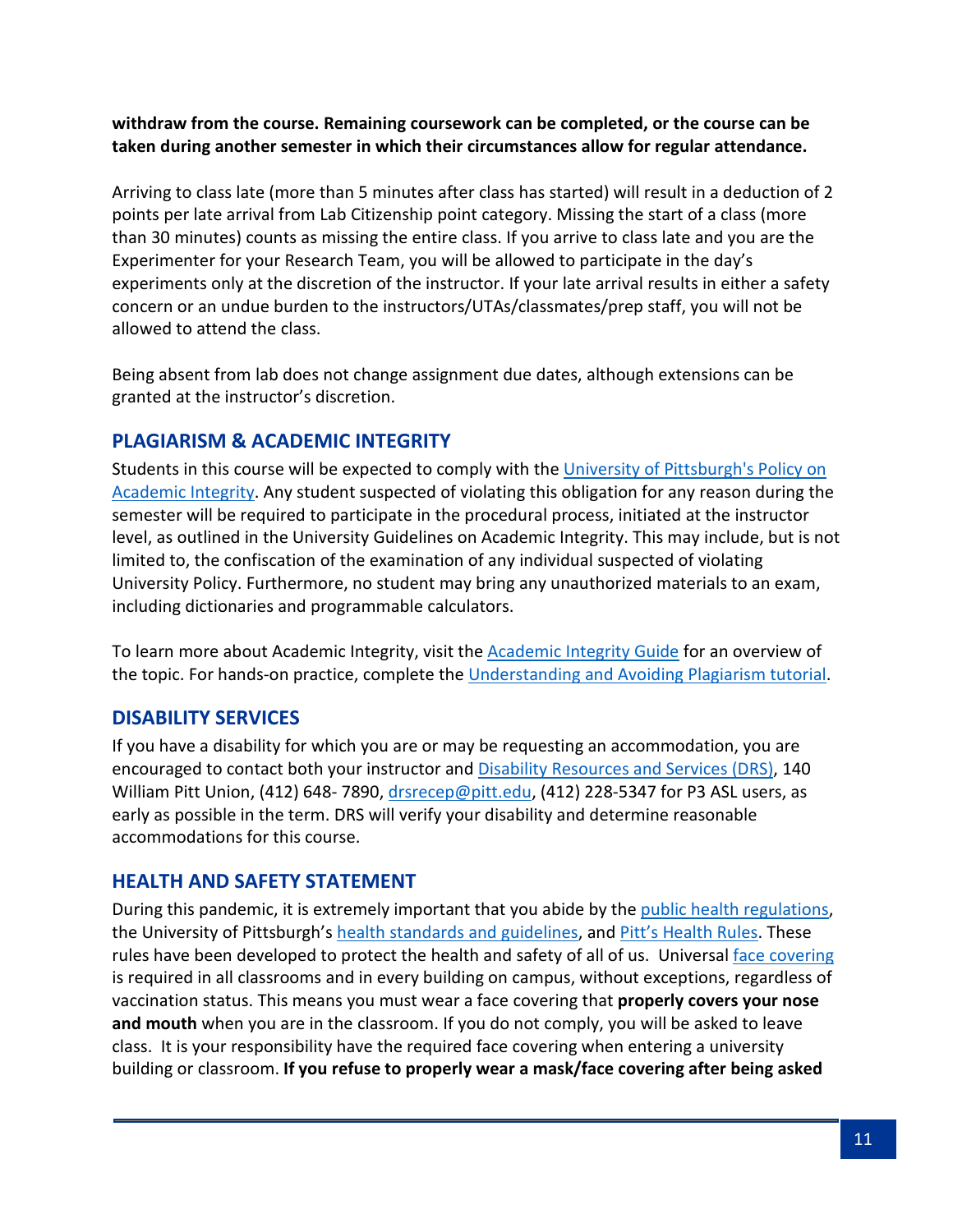**to by an instructor, UTA, peer, or staff member, you must leave the lab immediately and will receive an unexcused absence. If you do not leave the lab, you will receive a one letter grade deduction from your final course grade.** If you forget your mask, you can get one for free at the Concierge Station located in the Clapp Hall lobby.

For the most up-to-date information and guidance, please visit [coronavirus.pitt.edu](https://www.coronavirus.pitt.edu/) and check your Pitt email for updates before each class.

If you are required to isolate or quarantine, become sick, or are unable to come to class, contact me as soon as possible to discuss arrangements. While we will do our best to accommodate you, some experiments may not be able to be made up due to the nature of authentic research. We do expect that on occasion, students may need to do some extra work to continue experiments when a teammate is absent from class. When the teammate can return to class, we also expect the returning student to take on some additional work to ensure that everyone shares an equitable amount of teamwork.

## **ACCESSIBILITY**

The Canvas LMS platform was built using the most modern HTML and CSS technologies, and is committed to W3C's Web Accessibility Initiative and **Section 508** guidelines. Specific details regarding individual [feature compliance](https://community.canvaslms.com/docs/DOC-2061-accessibility-within-canvas) are documented and updated regularly.

### **DIVERSITY AND INCLUSION**

In an ideal world, both the university and the field of science would be fully objective and free of personal bias. However, I acknowledge that science and the environment in which we perform science are built upon a system that has historically favored the input of a very small minority of privileged individuals, and that these systems do not reflect the diversity and experiences of students entering the field of science today. According to the [BioSkills Guide,](https://qubeshub.org/publications/1305/5) a set of core competencies required for the development of a wide range of transferrable biology skills, undergraduate biology courses should prepare students to identify and describe how systemic factors affect how science is done and who engages in the process of science, describe how scientists' personal identities and biases can influence science, and explain how science is enhanced through diversity and inclusion of people from multiple intersectional identities. For science to move forward, all members of the scientific community must work harder to ensure that people with diverse backgrounds and experiences are welcomed and included.

I am committed to supporting students in the process of learning how to do science in a way that honors their intersectional identities (race, ethnicity, socioeconomic status, ability, religion, gender, sexuality, etc.). To help me accomplish this, I would find it helpful for you to let me know about (if you choose to do so):

• your preferred pronouns and/or name (if they differ from official Pitt records)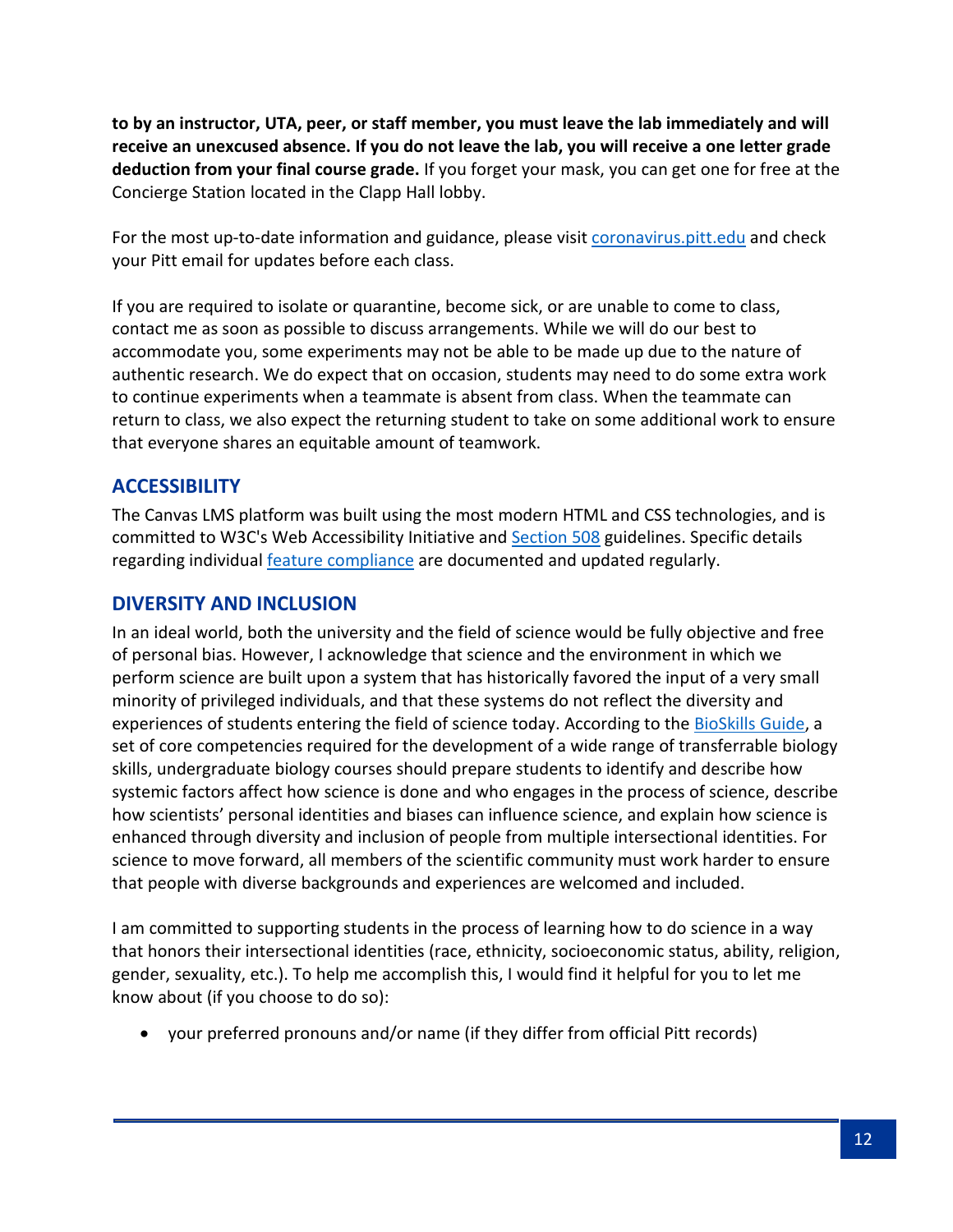- accommodations you may need to support your performance in the class in addition to those specified by the Office of Disability Services (religious observances, transportation issues, etc.)
- any other issues from your experiences outside of class that may impact your performance in this class and suggestions for how I can best support your needs as a learner
- ideas and feedback you may have on how to generally improve this course (these can be sent anonymously via Canvas).

I acknowledge that we are on the traditional homelands of the Osage and Shawandasse Tula peoples.

The University of Pittsburgh does not tolerate any form of discrimination, harassment, or retaliation based on disability, race, color, religion, national origin, ancestry, genetic information, marital status, familial status, sex, age, sexual orientation, veteran status or gender identity or other factors as stated in the University's Title IX policy. The University is committed to taking prompt action to end a hostile environment that interferes with the University's mission. For more information about policies, procedures, and practices, see: [http://diversity.pitt.edu/affirmativeaction/policies-procedures-and-practices.](http://diversity.pitt.edu/affirmativeaction/policies-procedures-and-practices)

I ask that everyone in the class strive to help ensure that other members of this class can learn in a supportive and respectful environment. If there are instances of the aforementioned issues, please contact the Title IX Coordinator, by calling 412-648-7860, or e-mailing [titleixcoordinator@pitt.edu.](mailto:titleixcoordinator@pitt.edu) Reports can also be filed online:

[https://www.diversity.pitt.edu/make-report/report-form.](https://www.diversity.pitt.edu/make-report/report-form) You may also choose to report this to a faculty/staff member; they are required to communicate this to the University's Office of Diversity and Inclusion. If you wish to maintain complete confidentiality, you may also contact the University Counseling Center (412-648-7930).

## **COPYRIGHT NOTICE**

These materials may be protected by copyright. United States copyright law, 17 USC section 101, et seq., in addition to University policy and procedures, prohibit unauthorized duplication or retransmission of course materials. See [Library of Congress Copyright Office](http://www.copyright.gov/) and the [University Copyright Policy.](http://www.library.pitt.edu/copyright-pitt)

## **GENDER INCLUSIVE LANGUAGE STATEMENT**

Language is gender-inclusive and non-sexist when we use words that affirm and respect how people describe, express, and experience their gender. Just as sexist language excludes women's experiences, non-gender-inclusive language excludes the experiences of individuals whose identities may not fit the gender binary, and/or who may not identify with the sex they were assigned at birth. Identities including trans, intersex, and genderqueer reflect personal descriptions, expressions, and experiences. Gender-inclusive/non-sexist language acknowledges people of any gender (for example, first year student versus freshman, chair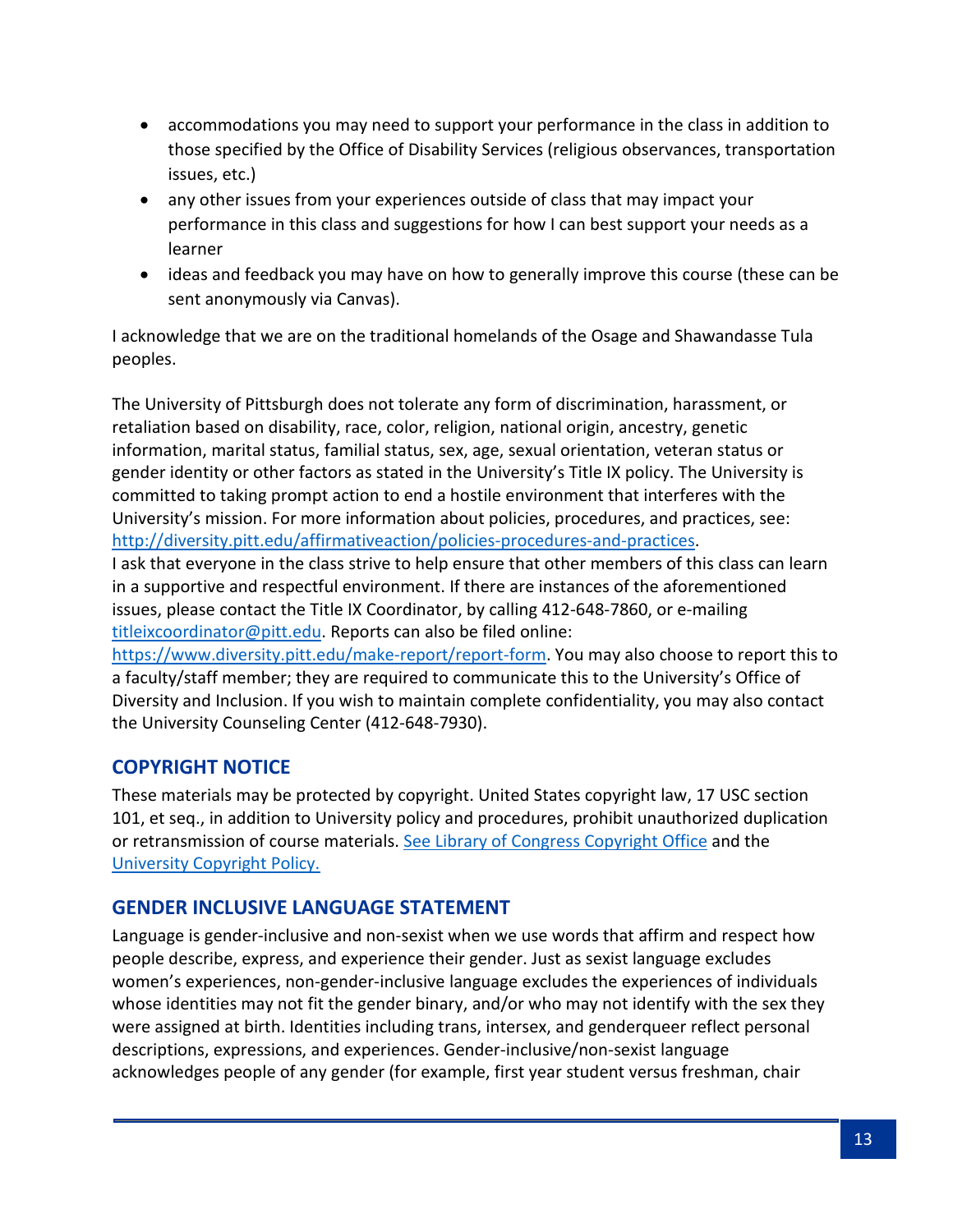versus chairman, humankind versus mankind, etc.). It also affirms non-binary gender identifications, and recognizes the difference between biological sex and gender expression. Students, faculty, and staff may share their preferred pronouns and names, and these gender identities and gender expressions should be honored.

### **TAKE CARE OF YOURSELF**

Do your best to maintain a healthy lifestyle this semester by eating well, exercising, avoiding drugs and alcohol, getting enough sleep, and taking time to relax. Despite what you might hear, using your time to take care of yourself will actually help you achieve your academic goals more than spending too much time studying. All of us benefit from support and guidance during times of struggle. There are many helpful resources available at Pitt. An important part of the college experience is learning how to ask for help. Take the time to learn about all that's available and take advantage of it. Ask for support sooner rather than later – this always helps. If you or anyone you know experiences any academic stress, difficult life events, or difficult feelings like anxiety or depression, we strongly encourage you to seek support. Consider reaching out to a friend, faculty or family member you trust for assistance connecting to the support that can help.

The University Counseling Center is here for you: call 412-648-7930 and visit their website.

If you or someone you know is feeling suicidal, call someone immediately, day or night: University Counseling Center (UCC): 412 648-7930 University Counseling Center Mental Health Crisis Response: 412-648-7930 x1 Resolve Crisis Network: 888-796-8226 (888-7-YOU-CAN)

If the situation is life threatening, call the Police: On-campus: Pitt Police: 412-268-2121 Off-campus: 911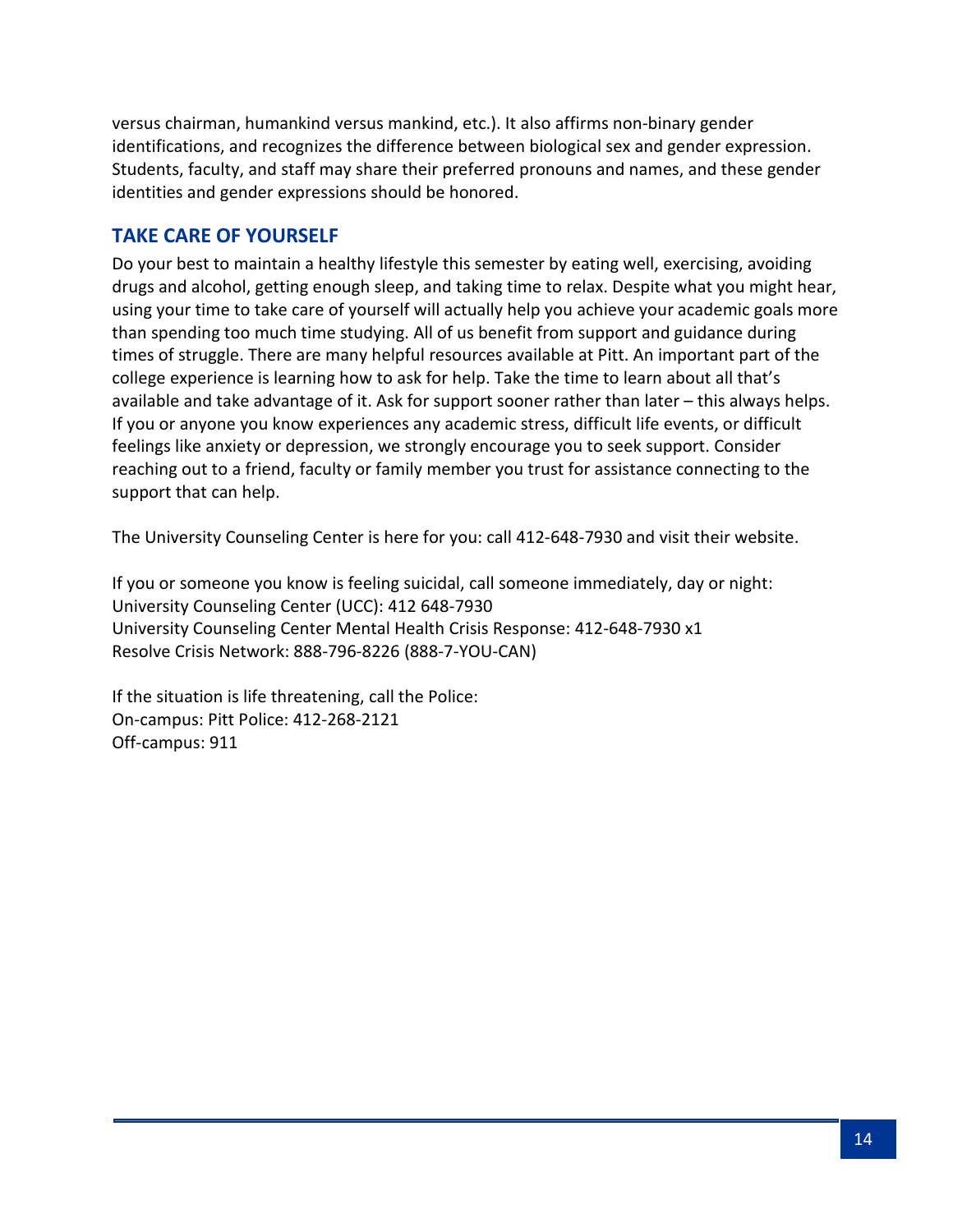# **BIOSC 0058 SEA-PHAGES 1 Course Schedule**

**Note:** Weeks begin on **Monday** and end **Sunday** evening. All assignments are due by the specified due date in Canvas. Research Team assignments are designated as (TEAM); all other assignments are individual.

| <b>Module</b> | <b>Day</b> | <b>Date</b> | <b>Topic</b>                                                                                                                             | <b>Assignments / Activities</b>                                                                             |
|---------------|------------|-------------|------------------------------------------------------------------------------------------------------------------------------------------|-------------------------------------------------------------------------------------------------------------|
| Isolation     | M          | 8/30        | Welcome and introduction to the course<br>Overview of bacteriophages                                                                     | • Complete group surveys<br><b>Collect soil samples from diverse</b><br>locations and bring to next class   |
| Isolation     | W          | 9/1         | Basic lab skills practice/lab orientation<br>Set up first round of direct isolations                                                     | <b>Collect soil samples from diverse</b><br>locations and bring to next class                               |
|               | M          | 9/6         | No class-Labor Day                                                                                                                       | <b>Collect soil samples from diverse</b><br>$\bullet$<br>locations and bring to next class                  |
| Isolation     | W          | 9/8         | Process direct isolations and plating<br>Set up second round of direct isolations                                                        | • Quiz #1 Due (INDIVIDUAL)<br><b>Collect soil samples from diverse</b><br>locations and bring to next class |
| Isolation     | M          | 9/13        | Collect data on first round of direct isolations<br>Process second round of direct isolations<br>Set up third round of direct isolations |                                                                                                             |
| Isolation     | W          | 9/15        | Collect data on second round of direct isolations<br>Process third round of direct isolations                                            | Lab Notebook Check #1 Due (TEAM)<br><b>Quiz #2 Due (INDIVIDUAL)</b>                                         |
| Isolation     | M          | 9/20        | Collect data on third round of direct isolations<br>Final choice of bacteriophage<br>Journal figure discussion                           | Journal figure assignment due<br>(INDIVIDUAL) and class discussion                                          |
| Purification  | W          | 9/22        | Pick a plaque for purification round #1                                                                                                  | <b>Quiz #3 Due (INDIVIDUAL)</b>                                                                             |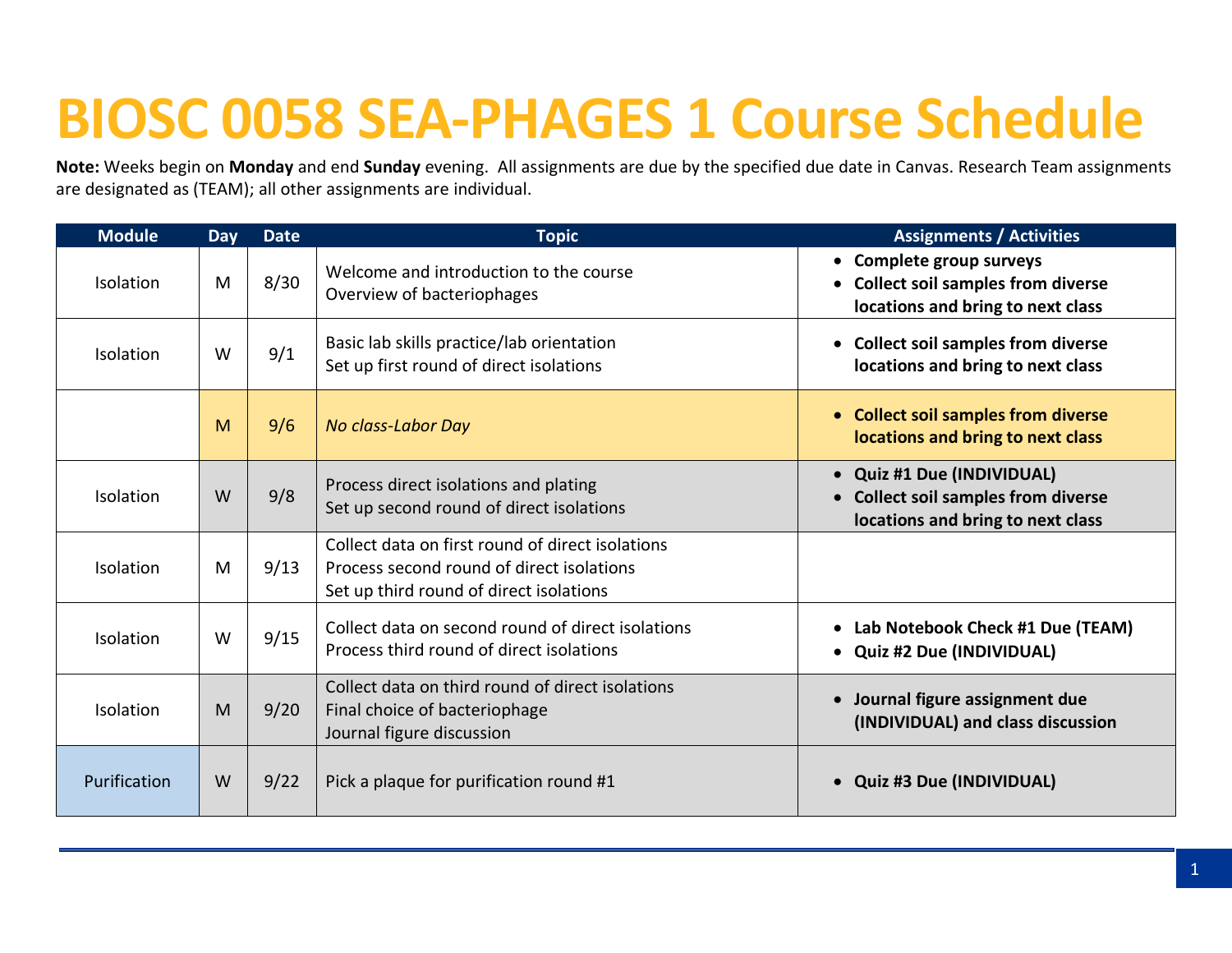## **BIOSC 0058: Foundations of Biology Lab SEA-PHAGES 1 (2211 Fall 2020)**

Course Schedule for Sections Meeting on Mondays and Wednesdays

| <b>Module</b> | Day | <b>Date</b> | <b>Topic</b>                                                                                  | <b>Assignments / Activities</b>                                                                               |
|---------------|-----|-------------|-----------------------------------------------------------------------------------------------|---------------------------------------------------------------------------------------------------------------|
| Purification  | M   | 9/27        | Collect data on purification round #1<br>Pick a plaque for purification round #2              |                                                                                                               |
| Purification  | W   | 9/29        | Collect data on purification round #2<br>Pick a plaque for purification round #3              | <b>Quiz #4 Due (INDIVIDUAL)</b><br>$\bullet$                                                                  |
| Purification  | M   | 10/4        | Collect data on purification round #3<br>Set up additional round of purification if necessary | Lab Notebook Check #1 Revision Due<br>(TEAM)                                                                  |
| Purification  | W   | 10/6        | Lab meeting-share progress to date                                                            | • Quiz #5 Due (INDIVIDUAL)<br>Lab meeting presentation (INDIVIDUAL<br>and TEAM)                               |
| Amplification | M   | 10/11       | Flood best webbed plate from last round of purification<br>Journal article discussion         | • Lab Notebook Check #2 Due (TEAM)<br>• Journal article #2 questions and class<br>discussion due (INDIVIDUAL) |
| Amplification | W   | 10/13       | Harvest lysate and perform full plate titer                                                   | <b>Quiz #6 Due (INDIVIDUAL)</b><br>$\bullet$                                                                  |
| Amplification | M   | 10/18       | Examine results of full plate titer<br>Set up optimum webbed plates                           |                                                                                                               |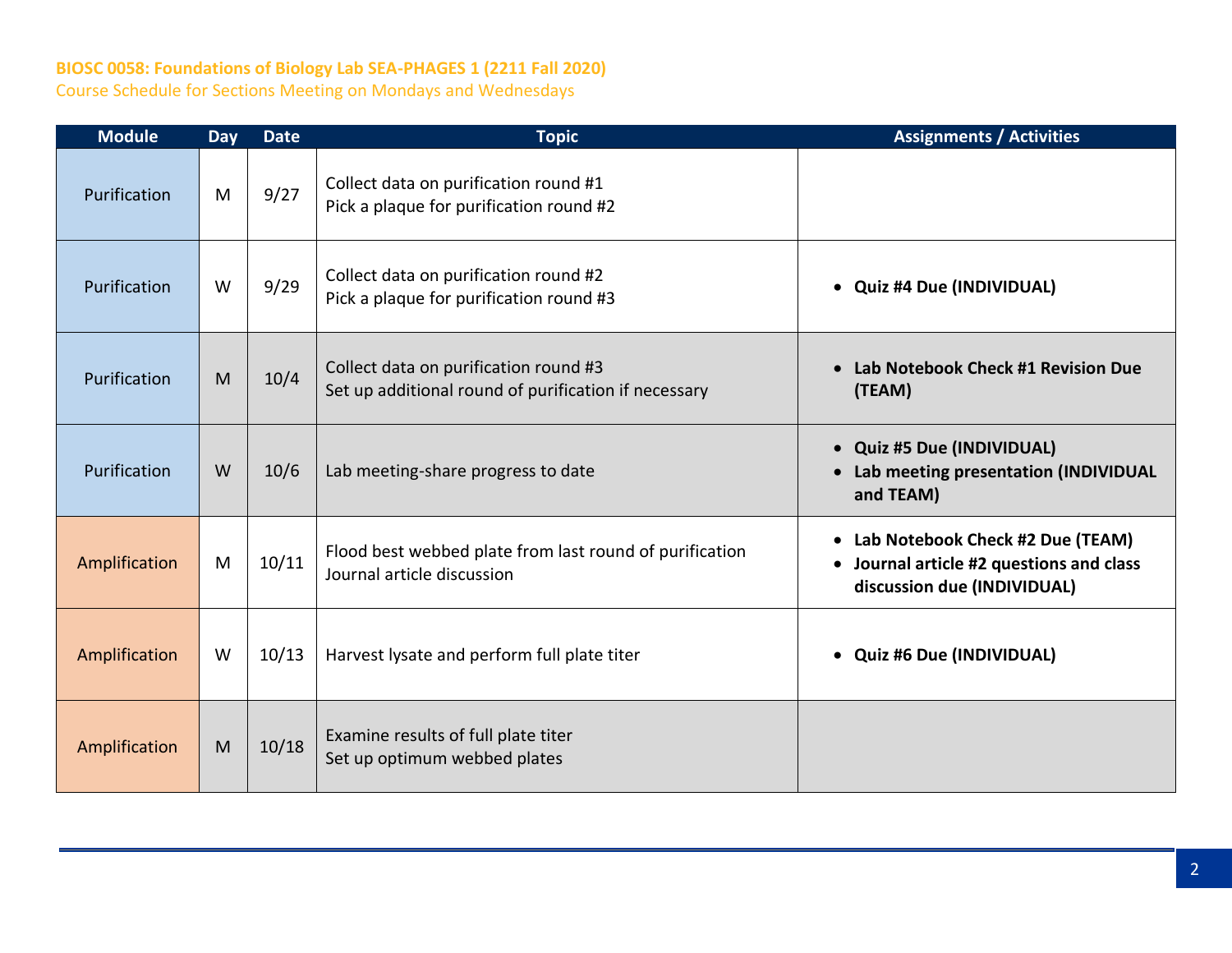## **BIOSC 0058: Foundations of Biology Lab SEA-PHAGES 1 (2211 Fall 2020)**

Course Schedule for Sections Meeting on Mondays and Wednesdays

| <b>Module</b>    | Day | <b>Date</b> | <b>Topic</b>                                                                                                                                                | <b>Assignments / Activities</b>                                |
|------------------|-----|-------------|-------------------------------------------------------------------------------------------------------------------------------------------------------------|----------------------------------------------------------------|
| Amplification    | W   | 10/20       | Examine webbed plates and flood<br>Repeat web plate optimization                                                                                            | • Quiz #7 Due (INDIVIDUAL)                                     |
| Amplification    | M   | 10/25       | Spot titer of high titer lysate<br>Examine webbed plates and flood or repeat web plate<br>optimization                                                      |                                                                |
| Amplification    | W   | 10/27       | Spot titer of high titer lysate<br>Examine webbed plates and flood or repeat web plate<br>optimization<br>Begin work on final poster                        | • Quiz #8 Due (INDIVIDUAL)                                     |
| Amplification    | M   | 11/1        | Spot titer of high titer lysate<br>Examine webbed plates and flood or repeat web plate<br>optimization<br>Continue work on final poster                     |                                                                |
| Characterization | W   | 11/3        | Phage archiving day<br>Perform spot titer if needed<br>Examine webbed plates and flood or repeat web plate<br>optimization<br>Continue work on final poster | Lab Notebook Check #3 Due (TEAM)<br>• Quiz #9 Due (INDIVIDUAL) |
| Characterization | M   | 11/8        | Perform spot titer if needed<br>Prepare DNA<br>Continue work on final poster                                                                                | • Introduction draft due (TEAM)                                |
| Characterization | W   | 11/10       | Prepare DNA<br>Continue work on final poster                                                                                                                | • Quiz #10 Due (INDIVIDUAL)                                    |